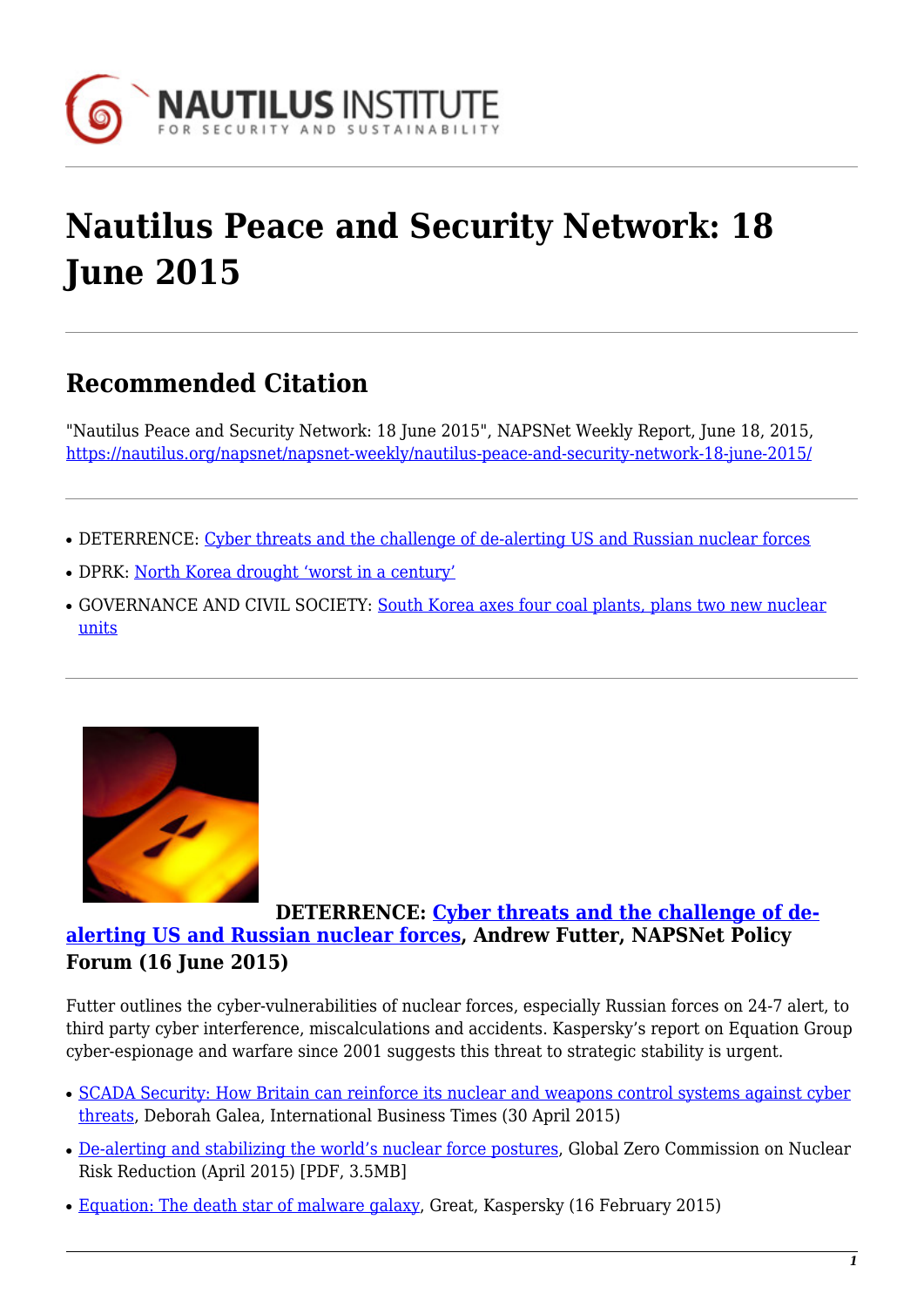

#### **DPRK: [North Korea drought 'worst in a century'](http://www.dw.de/north-korea-drought-worst-in-a-century/a-18521655), U.S. Department of State (5 June 2015) [PDF, 522KB]**

North Korea says it is suffering the second drought of a century in the past three years. Droughts and global climate change writ large pose quadruple threats to its existing regime. Drought means 1) poor harvests and more people turning to markets; 2) lower than projected water stores and hence lower than projected hydropower available; 3) lower than projected hydropower imposes economic costs on the limited industries that do exist; 4) less hydropower means North Korea will turn to other forms of energy such as coal and biomass which are likely to further degrade North Korea's environment. However, drought also increases the chances North Korea will ask for food aid and presents the international community a limited opportunity for discussions that are not prompted by threats and to prevent shocks to the system.

- [Foundations of energy security for the DPRK: 1999-2009 energy balances, engagement options and](https://nautilus.org/napsnet/napsnet-special-reports/foundations-of-energy-security-for-the-dprk-1990-2009-energy-balances-engagement-options-and-future-paths-for-energy-and-economic-redevelopment/) [future paths for energy and economic redevelopment,](https://nautilus.org/napsnet/napsnet-special-reports/foundations-of-energy-security-for-the-dprk-1990-2009-energy-balances-engagement-options-and-future-paths-for-energy-and-economic-redevelopment/) David Von Hippel and Peter Hayes, NAPSNet Special Report, Nautilus Institute (18 December 2012)
- [Outlook for food supply and demand in 2014/2015 in the Democratic People's Republic of Korea](http://www.fao.org/giews/english/shortnews/20150203DPRK.pdf) [\(November/October\),](http://www.fao.org/giews/english/shortnews/20150203DPRK.pdf) Food and Agriculture Organization of the United Nations (3 February 2015) [PDF, 1.46 MB]
- [Enduring legacies: economic dimensions of restoring North Korea's environment,](https://nautilus.org/staff-publications/enduring-legacies-economic-dimensions-of-restoring-north-koreas-environment/) Peter Hayes, Nautilus Institute (18 October 1994)